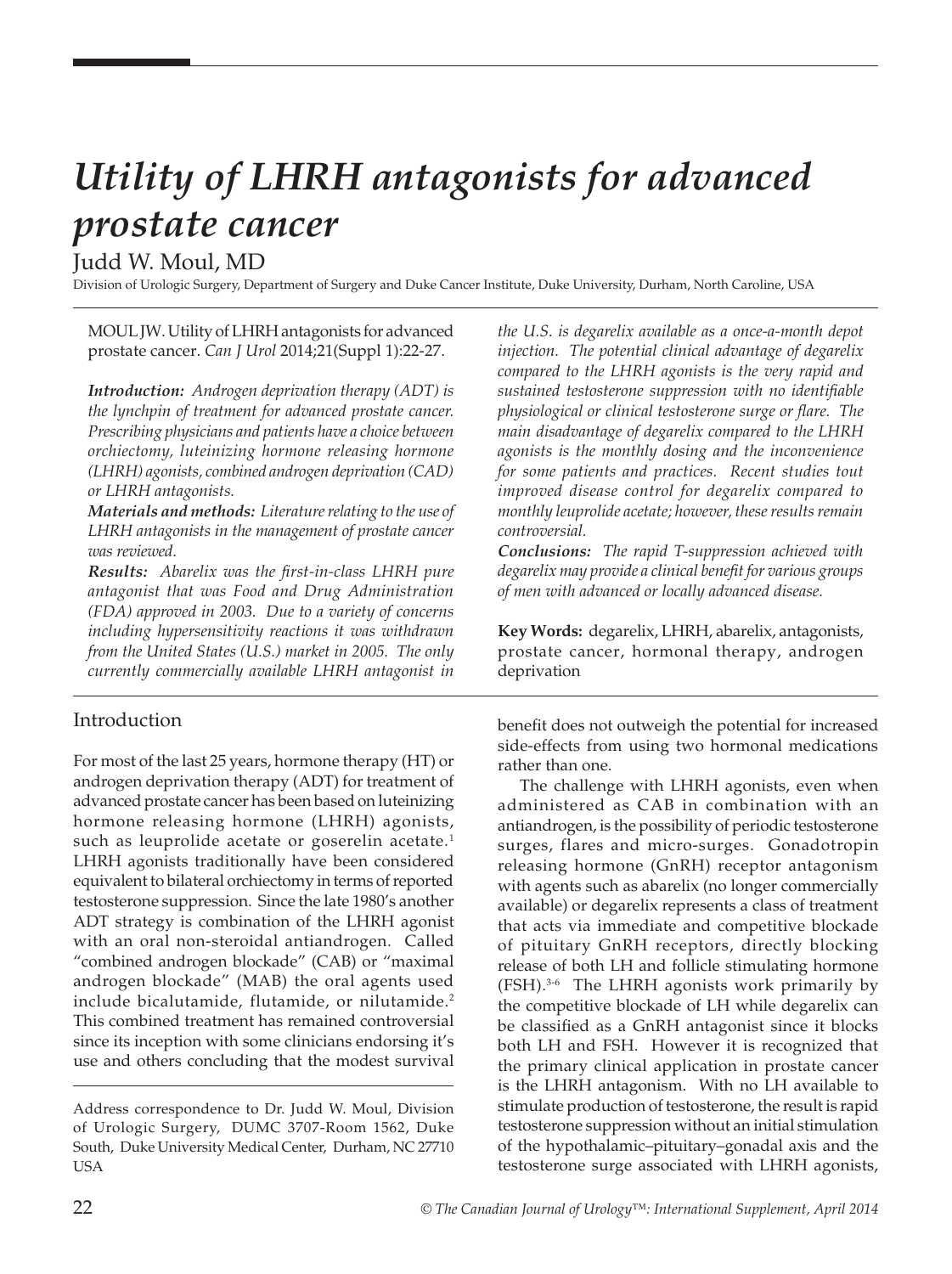

**Figure 1.** Comparison of serum testosterone levels during first 28 days of degarelix versus leuprolide in the Klotz et al pivotal phase III clinical trial which formed the basis for FDA approval of degarelix. Note the testosterone surge in the leuprolide patients (dotted line) compared to the rapid testosterone suppression in the degarelix treated patients. This is the key clinical data supporting degarelix use in clinical practice.<sup>5</sup> Reprinted with permission.

Figure 1. This mode of therapy avoids any need for concomitant antiandrogen flare protection although some clinicians prefer to continue to use oral antiandrogens even with degarelix for chronic adrenal androgen blockade.

#### Abarelix

Abarelix was the first-in-class LHRH pure antagonist that was Food and Drug Administration (FDA) approved in December 2003 to treat advanced prostate cancer.3 While very effective at inducing a very rapid lowering of serum T, it was found to cause a hypersensitivity reaction in a very small percentage of patients and received a "Black Box Warning" from the FDA in late 2004. Shortly thereafter in early 2005, it was discontinued from the United States (U.S.) market. The remainder of this chapter will refer to degarelix since it is the only agent in the class that is currently FDA-approved and commercially available.

## FDA approval of degarelix

A second-in-class pure LHRH antagonist, degarelix, was FDA-approved in December of 2008.<sup>5</sup> Now with over 5 years of clinical use, degarelix has not been associated with any serious adverse events and has steadily gained some market share as a parenteral ADT agent. More recent follow up of the degarelix pivotal phase III trial in which the agent was compared to monthly leuprolide suggests that it may be more effective than leuprolide for patients with metastatic disease at study entry.<sup>7-9</sup>

Degarelix (Ac-D-2Nal-D-4Cpa-D-3Pal-Ser-4Aph(Lhydrorootyl)-D-4Aph(carbamoyl)-Leu-Ilys-Pro-D-Ala-NH2) is a synthetic, linear decapeptide amide analogue of endogenous GnRH. This compound is produced by insertion of seven exogenous amino acids, five of which are D-isomer amino acids. Degarelix binds to the pituitary GnRH receptors, thereby reducing the release of gonadotropins and consequently testosterone, and importantly this binding is reversible.

The initial dose-finding studies with degarelix suggested that 240 mg appeared to be the optimal starter dose, as this regimen resulted in castrate testosterone levels in > 96% of patients within 3 days. This led to a 1 year, multicenter, randomized, openlabel, parallel-group, phase III trial (CS21) designed to demonstrate the statistical non-inferiority of degarelix versus the LHRH receptor agonist leuprolide.5 This trial enrolled 610 patients with all stages of histologically confirmed prostate cancer and eligible for ADT. The study randomized patients to a starter dose of 240 mg sc degarelix followed by monthly maintenance doses of either 80 mg (240/80 group,  $n = 207$ ) or 160 mg  $(240/160 \text{ group}, n = 202)$  or to monthly leuprolide depot 7.5 mg im  $(n = 201)$ . For the patients in the LHRH receptor agonist group, CAB with an antiandrogen could be added at the investigators' discretion.



**Figure 2.** In follow up of the Klotz et al phase III RCT comparing degarelix versus monthly leuprolide, the disease-free survival in the patients with metastatic disease was statistically improved for degarelixtreated men compared to leuprolide-treated man at 1 year follow up. This data is in the peer reviewed literature (Tombal et al) however, the findings remain controversial. It is intriguing but must be considered hypothesis generating and is not considered valid level I evidence.<sup>8</sup> Reprinted with permission.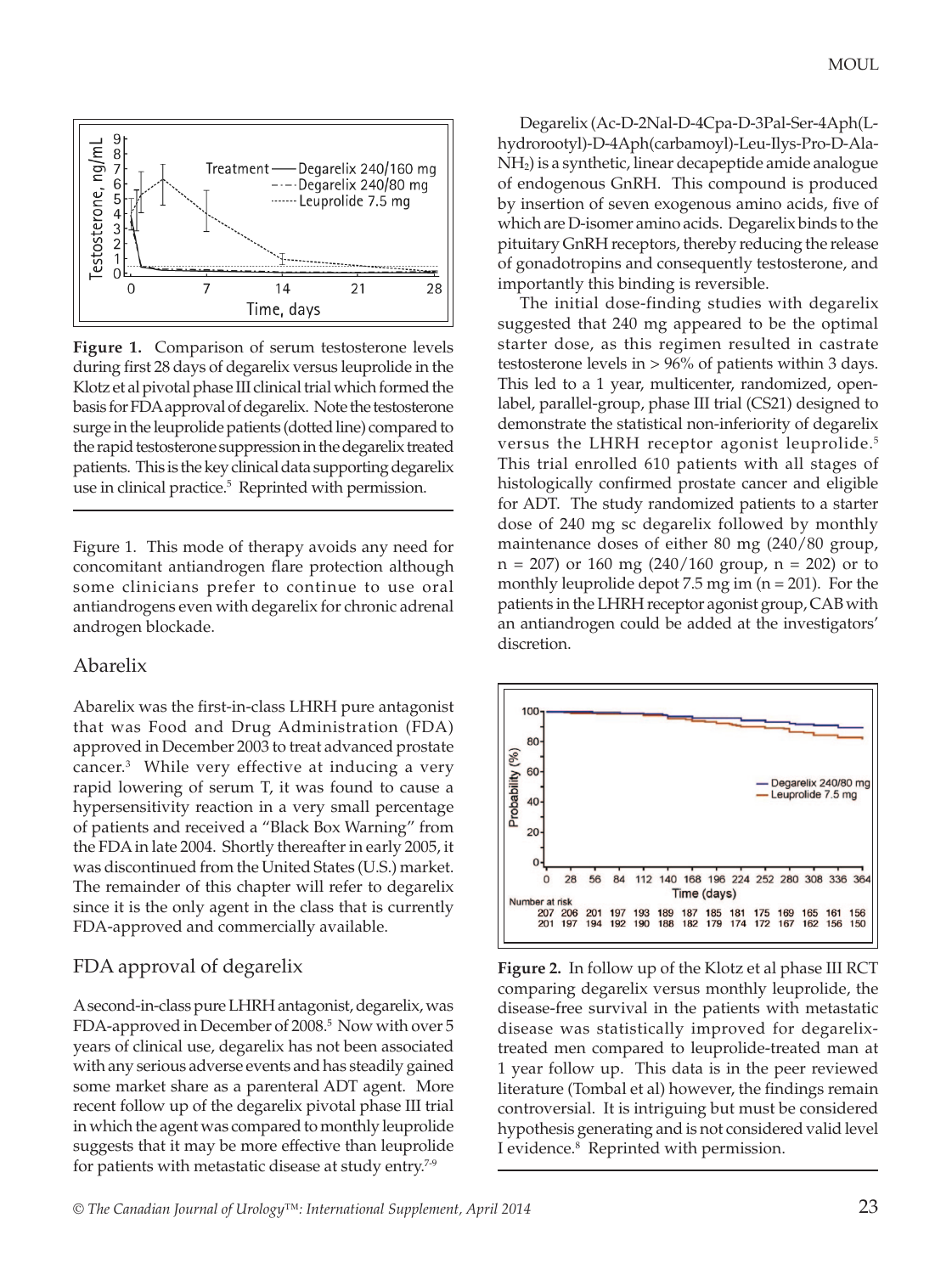In the degarelix groups, median LH and FSH levels decreased rapidly and remained suppressed until the end of the study, whereas as expected LH and FSH levels showed an initial increase for patients in the leuprolide group, and FSH levels did not fall to the same extent as they did in the degarelix arms. In parallel with the testosterone results, the data for prostatespecific antigen (PSA) reduction showed a statistical difference at 7, 14, and 28 days, with significantly greater suppression than in the leuprolide group, and this finding correlated with a significantly lower risk of PSA failure or death. However by 1 year overall survival did not differ significantly between the degarelix 240/80 mg group and the leuprolide group (probability of death at 1 year, 2.6% versus 4.9%, respectively, NS). On the basis of these findings, the U.S. FDA approved degarelix

injection on December 24, 2008 as a treatment of patients with advanced prostate cancer.

When the trial was extended beyond 1 year, the higher percentage of patients on degarelix versus leuprolide having a PSA of < 4 persisted out to about 73 weeks, Figure 2. It is important to note, however, that the patients on leuprolide were allowed to switch to degarelix after 52 weeks, with the result that between weeks 52 and 73, the curve for progression-free survival in patients on leuprolide converged with that for patients on degarelix. Therefore, by the end of the follow up period the progression-free survival results were essentially equivalent in the two arms, Figure 3.

This prostate-specific antigen (PSA) progressionfree survival comparison remains very controversial especially in light that the primary endpoint of T non-



**Figure 3.** In the long term follow up extension study of the pivotal Klotz et al phase III RCT, the patients in the leuprolide arm could be switched to degarelix at the 1 year point (marked by the vertical dotted line). This switch from leuprolide to degarelix resulted in the survival curves converging at approximately 3 year follow up. Crawford et al suggest in the peer reviewed publication of this data that this implies that degarelix may be more effective than leuprolide. While intriguing and hypothesis-generating, this was not a pre-planned analysis and it remains speculative if degarelix is truly more effective than a comparable LH-RH agonist based on this data.<sup>7</sup> Reprinted with permission.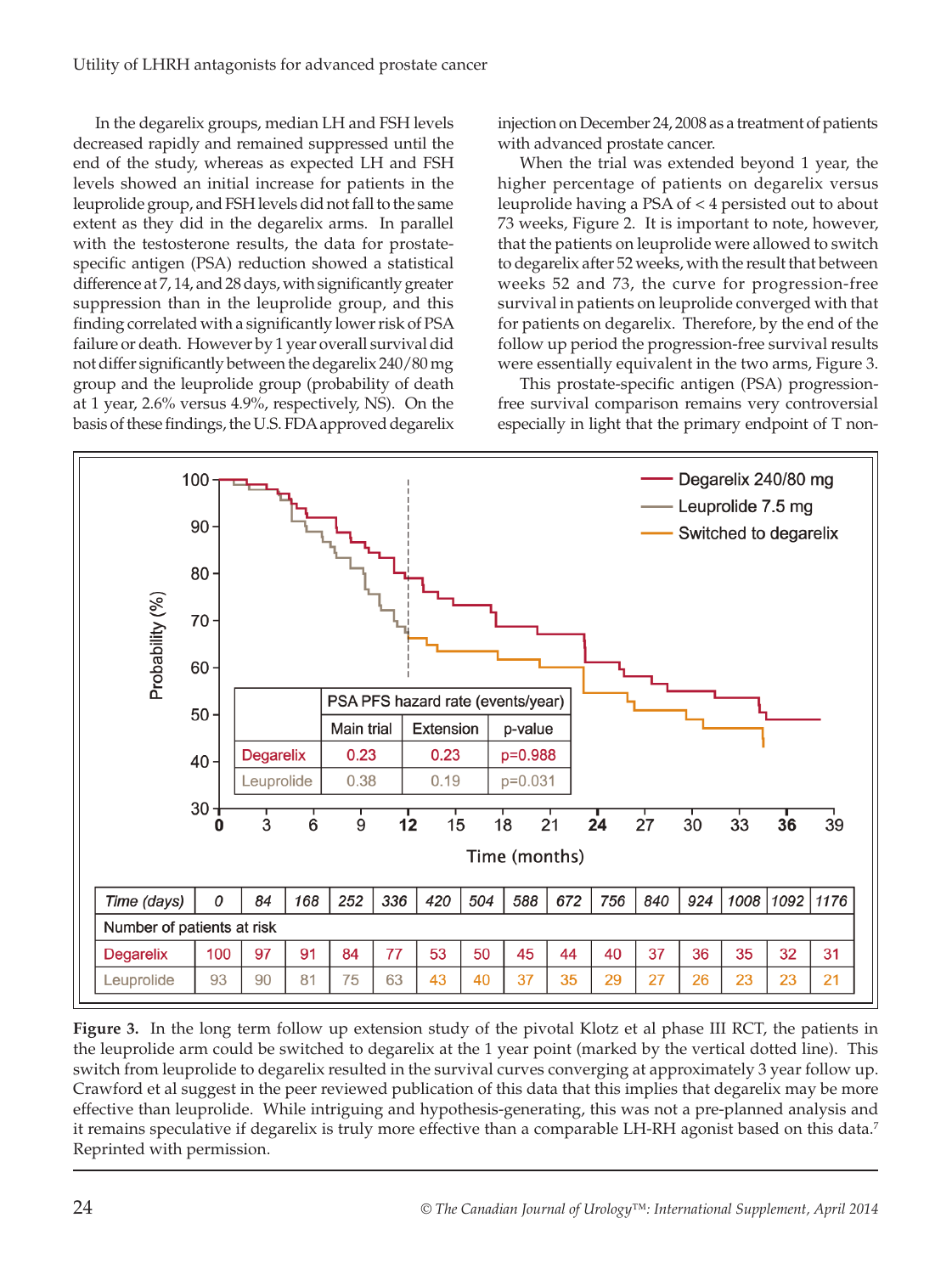inferiority was met and in fact testosterone suppression beyond the first 28 days was similar between all three groups. A number of proposed theories to possibly explain the difference is worthy of mention such as initial rapid PSA suppression, lack of mini-flares of T with each injection, and better FSH suppression with degarelix. There are ongoing trials in Europe and North America with respect to the possible utility of degarelix in intermittent ADT. These trials may also shed more light on PSA suppression, micro surges and FSH suppression.

A final difference comparing LHRH agonists and degarelix has recently emerged- cardiovascular event rates. In the pooled global trials of degarelix recently presented by Albertsen et al, there was a substantially lower cardiovascular event rate in patients treated by degarelix.<sup>10</sup> This phenomenon is likely to cause significant controversy but also worthy of mention given the large patient population (pooled global trials) from which the data is obtained. Similar the findings of improved PSA control, such a finding is difficult to explain on the surface given that in general, cardiac events are felt to be exacerbated by the lowering of testosterone and in the case of degarelix, this happens at an initially faster but nonetheless there appears to a 50% decrease in cardiac events.

#### Clinical uses of degarelix

In theory if testosterone is lowered to castrate levels more rapidly, a patient might achieve clinical benefit more rapidly. There are certain clinical situations where degarelix is preferred or even mandated over LHRH agonists. In patients who present with metastatic prostate cancer and impending spinal cord compression, ureteral obstruction due to adenopathy or severe bone pain, the use of degarelix is of obvious utility as it avoids clinical testosterone surge or flare. In fact, LHRH agonists are specifically contraindicated in these clinical situations and either immediate orchiectomy, oral ketoconazole or degarelix would be mandated. Most patients do not desire orchiectomy and oral ketoconazole may not be properly absorbed in this acute setting making degarelix the preferred agent.

Beyond the above ideal use of degarelix, there are other clinical scenarios where clinicians might prefer degarelix over the traditional agonists. Since there is no testosterone flare/surge, some physicians prefer to start all patients on degarelix and then to switch the patient to a longer acting LHRH agonist after 2-12 months. Garnick et al showed that this practice was safe for abarelix and many clinicians extrapolate this finding to switching with degarelix. $6,11$  This clinical switching is done due to the main clinical disadvantage

of degarelix: the drug is currently only available as a 1 month depot injection. It is likely that if degarelix or another future GnRH pure antagonist was available in a longer acting depot (such as 3 to 6 month depot), the switching would become unnecessary.

The long term follow up of the original Klotz et al clinical trial suggest that degarelix may be more effective than monthly leuprolide acetate.<sup>7-9</sup> However, the cancer control outcome comparisons of degarelix versus leuprolide were not pre-specified as primary endpoints in the original Klotz et al pivotal trial so it is unclear if degarelix truly offers a survival benefit compared to LHRH agonists. If a clinician in practice feels that degarelix is more effective than LHRH agonists, then it opens clinical use to any/all patients who are placed on traditional ADT, such as high risk biochemical recurrence, newly diagnosed men with M1 disease, and in neoadjuvant/adjuvant settings. I believe it is reasonable to educate men about the option for long term degarelix noting the possible efficacy advantage versus the convenience disadvantage. In my experience, some men may want to avail themselves of the possible improved disease control and not be concerned about the monthly visits for injections. Other men choose convenience and desire longer acting depot agonists and forgo the possible efficacy difference.

In the specific setting of neoadjuvant hormonal therapy (NHT) use prior to the start of radiation, we know that degarelix provides more rapid PSA reduction over the first 56 days of use compared to monthly leuprolide in the Klotz et al clinical trial. If we believe that PSA is a general surrogate for cancer activity and prostate size, some clinicians may prefer degarelix over an agonist in this early phase. Furthermore, there is some evidence that PSA nadir while on NHT before the start of external beam radiotherapy (EBRT), predicts disease-free outcome. This would imply that using an agent with rapidity, such as degarelix, will have a better chance of lowering the PSA more robustly before radiation and might result in better long-term disease control. While speculative, there is little downside of considering degarelix for the first few months of NHT. Furthermore, in a case of intermediate risk disease where the total duration of NHT is going to be 4-6 months, there is minimal patient and physician office inconvenience of using a monthly depot for this relatively brief duration.

In addition, more rapid downsizing facilitated by the more rapidly acting degarelix might facilitate more rapid surgical scheduling in selected men with large glands prior to brachytherapy. Likewise, in the radical prostatectomy patient, there may be clinical situations where NHT is used for technical reasons. For example, NHT may also be used for prostate size considerations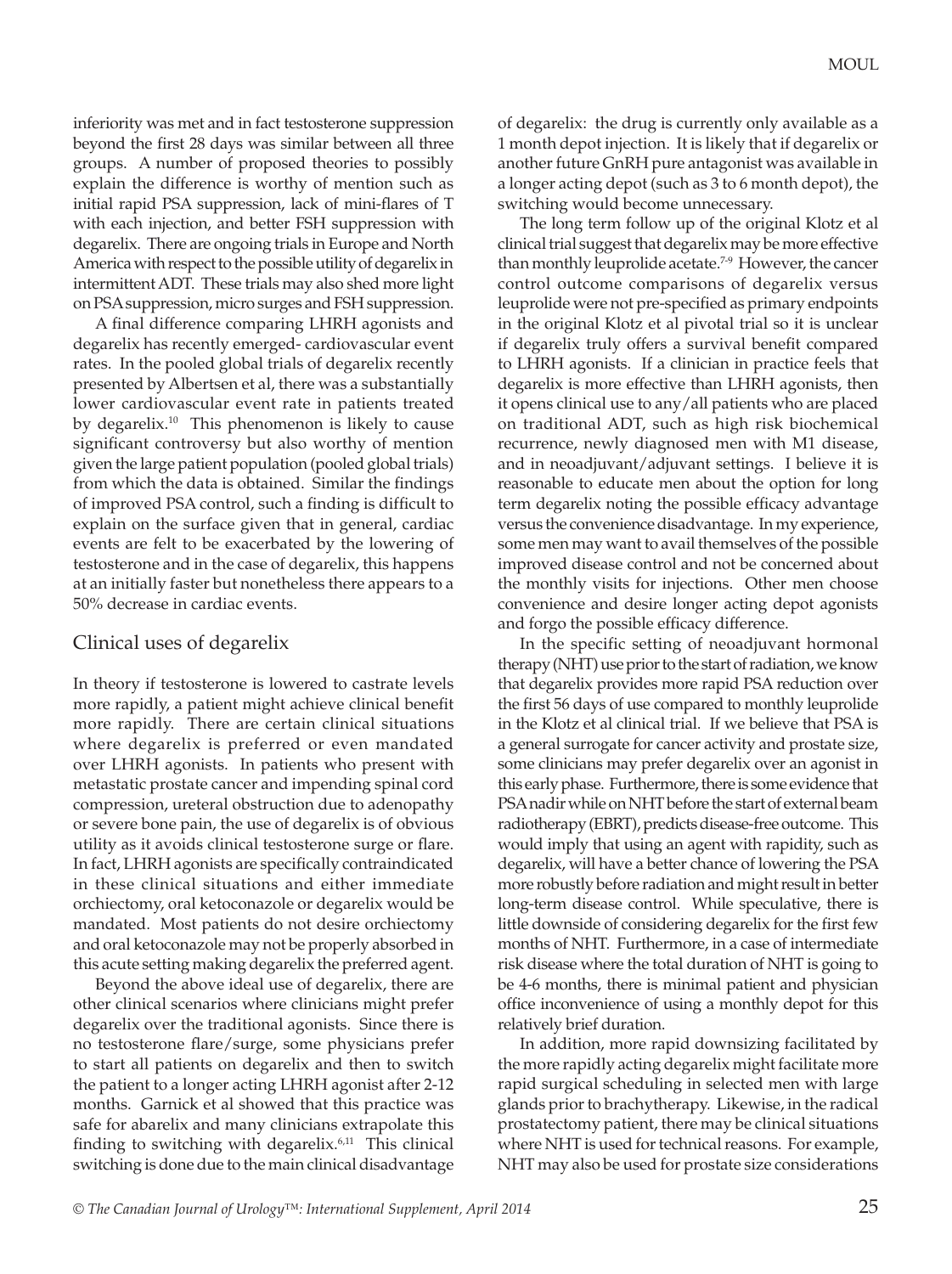or in the case of clinic T3/T4 disease where the clinician is trying to shrink the gland to facilitate a technically less-demanding operative experience. In these cases, some surgeons use degarelix in the hopes of a more rapid response.

In the setting of intermittent hormonal therapy (IHT), it is unclear if degarelix offers any advantage to the traditional LHRH agonists. There is no level I evidence to support degarelix in this setting. However, some clinicians feel the rapidity of onset may be of advantage for the first (and possibly subsequent) "on" cycles. While there have been many nuances to IHT use, most of the phase III trials have used a 6-9 month initial "on" cycle of ADT therapy. The basis for this initial duration of therapy was the time to PSA nadir on ADT. For the typical patient with M1 disease, it will take approximately 7 months to reach PSA nadir and the clinicians who designed the IHT trials felt that nadir PSA should be achieved before starting the "off" cycle. It is theoretically possible that the more rapid testosterone and PSA decline with degarelix would be an advantage to using degarelix. Furthermore, some clinicians feel that return of testosterone levels during the "off" cycle may be more rapid with degarelix compared to leuprolide and favor its use. Again, there is no level I evidence for degarelix over LHRH agonists in IHT and the concepts described are speculative.

## Cost considerations

In most clinical settings, degarelix is comparably priced to commercially available branded LHRH agonists. As a result, if a prescribing physician believes there is a clinical benefit of degarelix over LHRH agonists, there would be no or little cost/price disincentive to use this agent. Two recent pharma-economic analyses have demonstrated cost effectiveness.12,13 However, the office overhead costs, personal costs, patient travel and lost work costs of patients being seen monthly must also be considered. In my practice setting of a hospitalbased clinic tertiary cancer center, many monthly patient visits for degarelix are "nurse-only" visits which does not generally impact physician workflow. However, in the first few months of administration, especially for men with more advanced disease and/or other comorbidities, the visits for degarelix also entail a provider visit which may be with a physician or an advanced practice provider.

## Conclusions

Degarelix is a second-in-class pure GnRH antagonist that physiologically produces a very rapid reversible surge-free testosterone blockade. Available in the U.S. since December of 2008, it is a monthly depot androgen deprivation agent FDA-approved to treat men with advanced prostate cancer. The pivotal phase III clinical trial comparison to monthly leuprolide acetate showed equivalency in maintaining serum testosterone levels below 50 ng/dL (traditional castrate level). However, degarelix effect was much more rapid than leuprolide with over 95% of men achieving castrate testosterone within 72 hours and an overall benefit of testosterone lowering over the first 28 days of use. Longer term follow up studies of the pivotal trial patients suggest that degarelix may be more effective than leuprolide, but these data remain controversial. Various clinical situations were discussed where degarelix might be considered over agonist use. The main disadvantage of degarelix is the sole monthly depot dosing. Clinicians generally have to discuss efficacy and convenience issues with their patients when making a decision on androgen deprivation therapy.

### **Disclosure**

Dr. Judd Moul has received honoraria from Bayer, Janssen, Medivation, Astellas and Ferring.  $\Box$ 

#### References

- 1. Dreicer R, Bajorin DF, McLeod DG, Petrylak DP, Moul JW. New data, new paradigms for treating prostate cancer patients--VI: novel hormonal therapy approaches. *Urology* 2011;78(5 Suppl): S494-S498.
- 2. Moul JW. Twenty-five year evolution of medical hormonal therapy for prostate cancer. *BJU Int* 2009;103(2):145-146.
- 3. Mongiat-Artus P, Teillac P. Abarelix: the first gonadotrophinreleasing hormone antagonist for the treatment of prostate cancer. *Expert Opin Pharmacother* 2004;5(10):2171-2179.
- 4. McLeod D, Zinner N, Tomera K et al. A phase 3, multicenter, open-label, randomized study of abarelix versus leuprolide acetate in men with prostate cancer. *Urology* 2001;58(5):756-761.
- 5. Klotz L, Boccon-Gibod L, Shore ND et al. The efficacy and safety of degarelix: a 12-month, comparative, randomized, open-label, parallel-group phase III study in patients with prostate cancer. *BJU Int* 2008;102(11):1531-1538.
- 6. Garnick MB, Mottet N. New treatment paradigm for prostate cancer: abarelix initiation therapy for immediate testosterone suppression followed by a luteinizing hormone-releasing hormone agonist. *BJU Int* 2012;110(4):499-504.
- 7. Crawford ED, Tombal B, Miller K et al. A phase III extension trial with a 1-arm crossover from leuprolide to degarelix: comparison of gonadotropin-releasing hormone agonist and antagonist effect on prostate cancer. *J Urol* 2011;186(3):889-897.